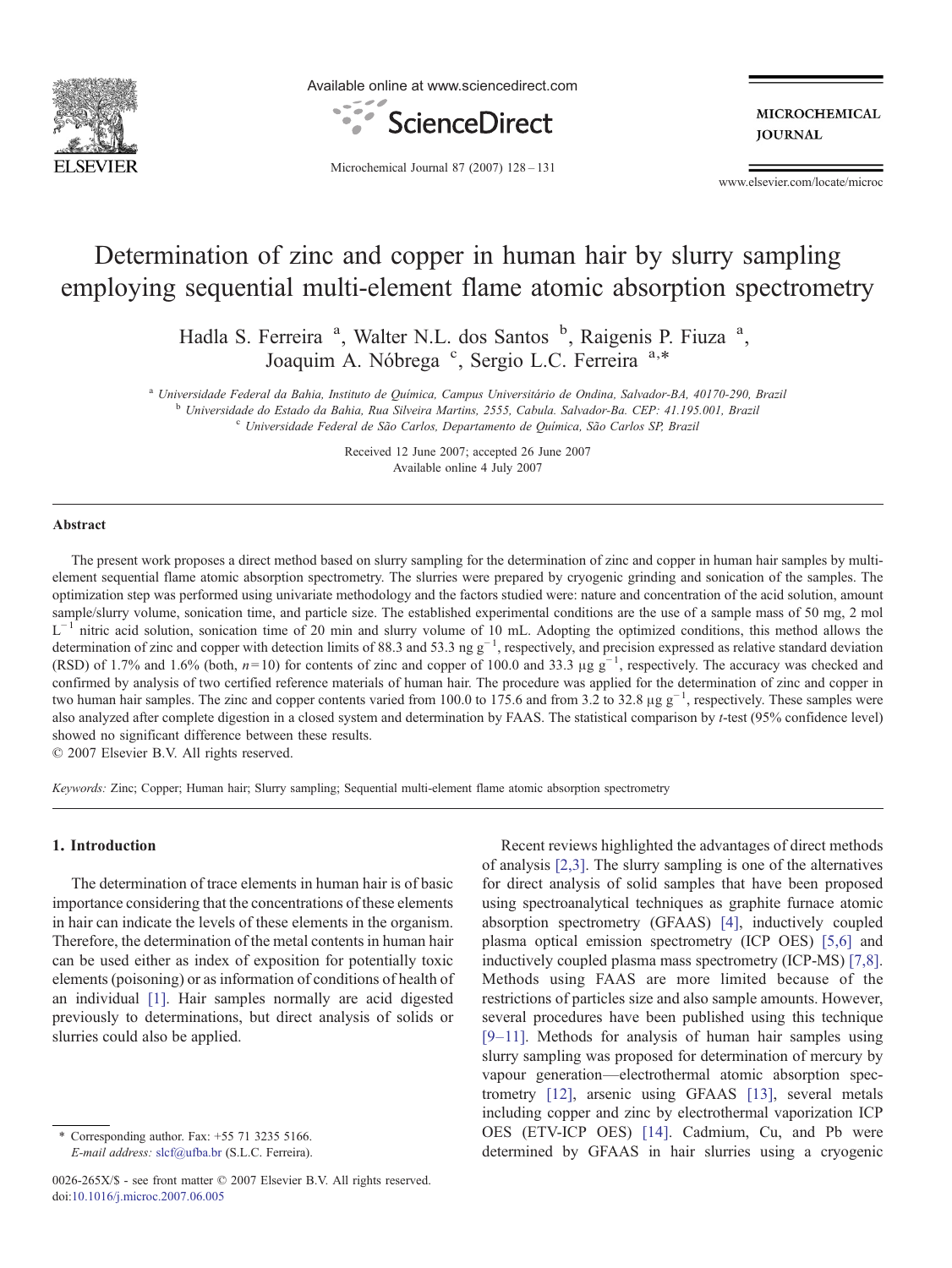procedure for sample grinding [\[15\].](#page-3-0) It was demonstrated that the cryogenic grinding is an efficient strategy for hair samples because most materials become brittle at low temperatures. The hair samples were frozen in liquid nitrogen and rapidly ground in this medium to avoid any increase of the temperature due to conversion of mechanical energy in heat during grinding. It is well know that some biological tissues are hardly pulverized owing to its flexibility or hardness. Cryogenic grinding was also successfully applied for pulverization of human teeth [\[16\].](#page-3-0) An overview about analytical applications of cryogenic grinding was also presented by this same research group [\[17\]](#page-3-0).

In addition to these spectroanalytical techniques, nowadays the fast sequential flame atomic absorption spectrometry (FS-FAAS) is an option for multi-element determination of metals. Our research group proposed a direct method using slurry sampling for the determination of copper, manganese and zinc in powdered chocolate samples [\[18,19\].](#page-3-0)

In this paper, an analytical method for the determination of zinc and copper in human hair is proposed using slurry sampling and FS-FAAS after cryogenic grinding of the samples.

#### 2. Experimental

## 2.1. Instrumentation

A Varian Model SpectrAA 220 (Mulgrave, Victoria, Australia) flame atomic absorption spectrometer with fast sequential module (FS-FAAS), equipped with a conventional system pneumatic nebulizer and nebulization chamber was used for the analysis. A multi-element content copper and zinc hollow cathode lamp was run under the conditions suggested by the manufacturer applying a current of 10.0 mA. The most sensitive wavelengths for zinc at 213.9 nm and copper at 324.8 nm were used with bandwidth of 0.5 and 1.0 nm for copper and zinc, respectively. The flame composition was acetylene (flow rate 2.0 L min) and air (flow rate: 13.5 L min<sup>-1</sup>) and the burner height was 13.5 mm. The nebulizer flow rate aspiration was kept among 5.5 and  $6.0 \text{ mL min}^{-1}$ . The particle size was measured by using a Shimadzu (Kioto, Japan) Superscan SS-550 scanning electron microscope. An Ultrasonic Benchtop Cleaner VWR Model 75D (Cortland, New York, USA) was used for slurry homogenization. Samples were ground using a SPEX Certiprep Model 6750 freezer/mill (Metuchen, NJ, USA).

## 2.2. Reagents

All reagents were of analytical grade unless otherwise stated. Ultrapure water was obtained from an EASY pure RF (Barnstedt, Dubuque, IA, USA). Nitric, hydrochloric and sulfuric were of Suprapur quality (Merck, Darmstadt, Germany). Laboratory glassware was kept overnight in 10% v/v nitric acid solution. Before use the glassware was rinsed with deionised water and dried in a dust-free environment.

Zinc solution was prepared by diluting a 1000 mg  $L^{-1}$  zinc solution (Merck) with a  $1\frac{1}{100}$  v/v) nitric acid solution.

Copper solution was prepared by diluting a 1000 mg  $L^{-1}$ copper solution (Merck) with a  $1\frac{%}{%}$  v/v) nitric acid solution.

## 2.3. Cryogenic grinding

A mass of  $1-2$  g of hair sample was inserted in a grinding vial, a polycarbonate cylinder supplied with two end plugs, immersed in liquid nitrogen and ground with a magnetically driven impactor. A time period of 13 min was required to pulverize the hair sample and attain the required particle size. The grinding procedure was implemented with a first step of 5 min for sample freezing, followed by three cycles with two stages of pulverization and cooling, with a total of 8 min.

#### 2.4. Slurry preparation

The preparation of the slurry involves 50 mg of hair sample (maximum particle size  $\approx$  120 μm) and dilution for 10.0 mL using a 2.0 mol  $L^{-1}$  nitric acid solution. After, the system is placed in an ultrasonic bath for 25 min. Afterwards the slurry was pneumatically aspirated for determination of copper and zinc by FS-FAAS. The blanks were prepared as the sample slurries, using a rice flour ARROZINA® (Unilever Bestfoods Brazil, Garanhuns, PE, Brazil), which contains copper and zinc in concentrations lower than the quantification limit of this method for both metals.

## 2.5. Procedures for total digestion of hair samples

#### 2.5.1. Closed-pressurized vessel digestion

In a digestion bomb (4746 Model, Parr Instrument Company, USA) it was added a mass of 100 mg of hair sample and 2.0 mL of concentrated HNO<sub>3</sub> and 1.0 mL of  $30\%$  (m/m) H<sub>2</sub>O<sub>2</sub>. Afterwards, the bomb was closed and kept for 4 h, which was the optimized time for complete digestion of the sample, in an oven at  $150 \pm 10$  °C. Finally, after cooling down at room temperature the bomb was opened. Then, the digested is transferred to calibrated flask and diluted to a final volume of 10 mL with  $0.5\%$  (v/v) HNO<sub>3</sub>. Copper and zinc were determined in the diluted solutions by FS-FAAS. All samples were analyzed in triplicate.

## 3. Results and discussion

#### 3.1. Optimization of the experimental conditions

The optimization step was carried out using univariate methodology applied to the main factors. Firstly, the effect of the nature and concentration of the acid used for preparation of the slurries was studied. Experiments were carried out using slurries prepared with hydrochloric, nitric, and sulfuric acids. It was found that the analytical signals were always greater in nitric acid medium for both metals and these were maximum and constant for acid concentrations in the range from 1.0 to 6.0 mol L−<sup>1</sup> . Further experiments were performed with slurries prepared in 2.0 mol  $L^{-1}$  nitric acid solution.

In order to evaluate the effect of the sample amount on the method, slurries were prepared using 20, 30, 40, 50, 60, 80 and 100 mg of sample in 2.0 mol  $L^{-1}$  nitric acid solution for a final slurry volume of 10 mL. Absorbances were measured and the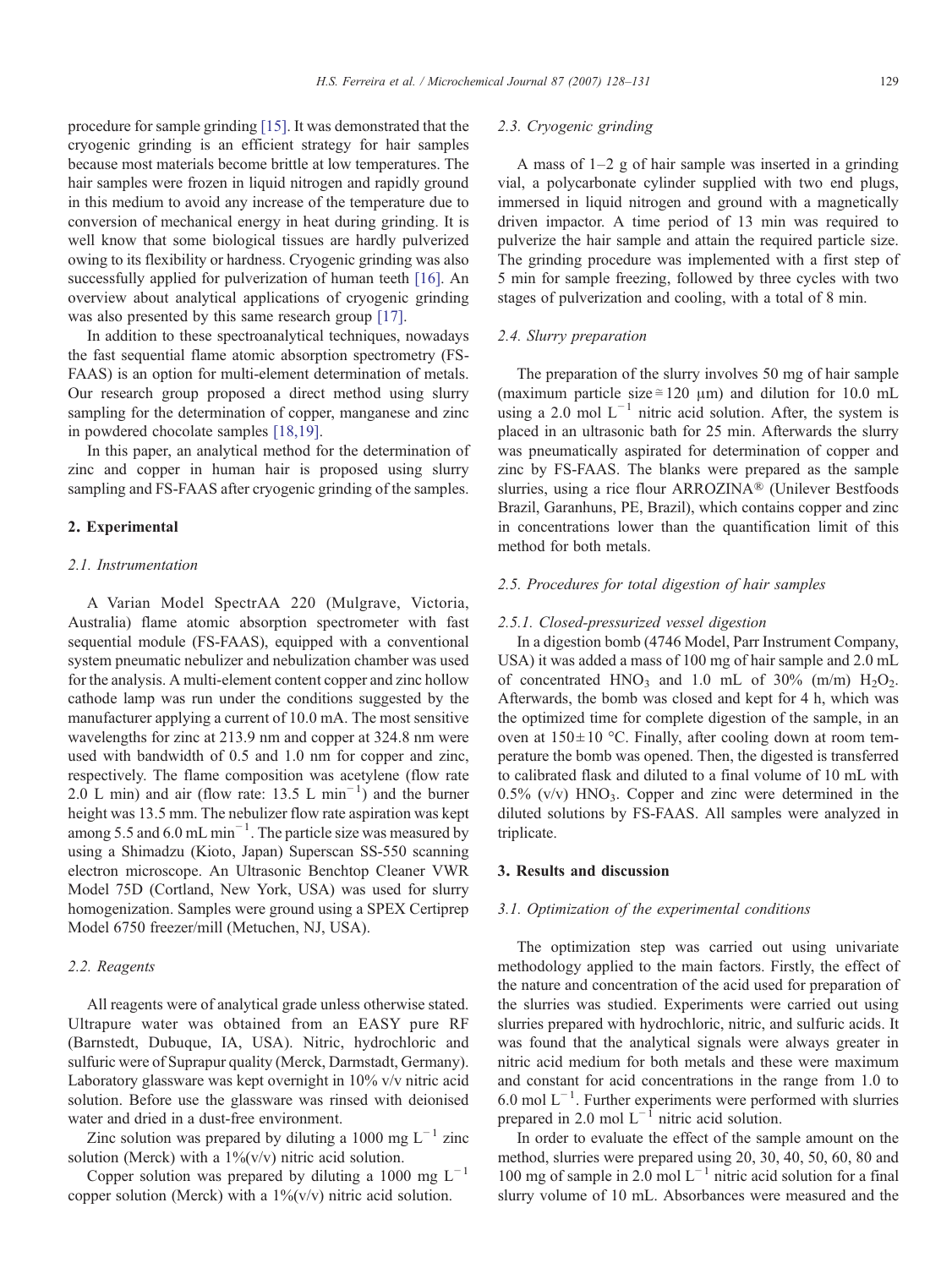<span id="page-2-0"></span>results demonstrated that the slurries prepared with sample masses of 80 and 100 mg caused occasional blockage of the nebulization system of the FS-FAAS. This experiment also showed that there is a linear relation between the sample mass and the analytical signals (absorbances) for both analytes, for sample masses in the range from 0 (20) to 60 mg. Thus, the recommended method involves a sample mass of 50 mg for a slurry volume of 10 mL.

The effect of the sonication time on the preparation of the slurries was investigated, preparing slurries with sample mass of 50 mg and dilution for 10 mL using 2.0 mol L−<sup>1</sup> nitric acid solution. The sonication time varied from 0 to 30 min. The results demonstrated that in this range, there was no influence of this parameter on the analytical signals obtained for both metal ions. However, in the absence of or for sonication lower than 10 min it was observed obstruction in the nebulizer. Thus, a sonication time of 20 min was recommended for this method.

In the FS-FAAS the burner position is kept constant during the sequential determination. It is recommended that the observation height should be adjusted taking into account the less sensitive analyte according to the absorption lines intensities and the typical concentrations expected in the samples. In this work, this optimization was made for copper, because the sensitivity for this element is lower than the one observed for zinc.

#### 3.2. Analytical features

The calibration strategy of the method was investigated checking the results obtained by external standard technique using aqueous reference solutions and also by analyte additions technique, for both metals. The calibration equations for zinc using aqueous reference solutions ( $A = 0.5325C_{Zn} + 0.0223$ ) and for analyte additions  $(A= 0.5337C_{Zn} + 0.1996)$  had similar slopes, and the correlation coefficients were better than 0.999. The equations of the analytical curves for copper were: aqueous reference solutions  $(A=0.1341C_{cu}+0.0029)$  and for analyte additions ( $A = 0.1338$  C<sub>cu</sub> + 0.027). These results exhibited good similarity among the obtained slopes, demonstrating that zinc and copper in hair slurries could be determined using aqueous reference solutions. This is an indication that an appreciable part of the analyte is present in the liquid phase of the suspension. The precision expressed as coefficient of variation was 1.7 and 1.6% ( $n=10$ ) for zinc and copper contents of 100.0  $\mu$ g g<sup>-1</sup> and 33.3  $\mu$ g g<sup>-1</sup>, respectively. This experiment was performed using a sample mass of 50 mg.

The limits of detection (LOD), defined as the metal concentrations that give a response equivalent to three times

Table 1 Mean concentrations ( $\mu$ g g<sup>-1</sup>) and standard deviations for Zn and Cu in certified human hair samples submitted to slurry  $(n=3)$ 

|                   | Zinc         |               | Copper         |                |
|-------------------|--------------|---------------|----------------|----------------|
| Sample            | certified    | Found         | certified      | Found          |
| GBW 07601 (GSH-1) | $190 \pm 5$  | $190 \pm 0.1$ | $10.6 \pm 0.7$ | $10.0 \pm 0.5$ |
| NIES CRM No. 13   | $172 \pm 11$ | $163 \pm 1.5$ | $15.3 \pm 1.3$ | $14.6 \pm 0.2$ |

| татн |  |
|------|--|
|------|--|

|                                                             | Mean values ( $\mu$ g g <sup>-1</sup> ) and standard deviations for zinc and copper using the |
|-------------------------------------------------------------|-----------------------------------------------------------------------------------------------|
| slurry sampling technique and using closed-vessel digestion |                                                                                               |

|        | Zinc ( $\mu$ g g <sup>-1</sup> ) |                 | Copper $(\mu g g^{-1})$ |                |
|--------|----------------------------------|-----------------|-------------------------|----------------|
| Sample | Slurry                           | Alternative     | Slurry                  | Alternative    |
|        | method                           | method          | method                  | method         |
|        | $100.0 \pm 0.6$                  | $100.3 \pm 0.2$ | $7.2 \pm 0.8$           | $7.3 \pm 1.3$  |
|        | $161.4 \pm 0.4$                  | $161.7 \pm 0.5$ | $32.8 \pm 0.4$          | $33.3 \pm 0.6$ |

the standard deviation(s) of the blank  $(n=10)$  divided by the slope of the analytical curve, were found to be 53.3 and 88.3 ng  $g^{-1}$  for copper and zinc, respectively. The blank was prepared using rice flour containing copper and zinc concentrations lower than the respective LOD´s. The accuracy was confirmed by analysis of two certified reference materials furnished by Institute of Geophysical and Geochemical Exploration Langfang, China (GBW) and National Institute for Environmental Studies (NIES). The results are summarized in Table 1.

## 3.3. Applications

The developed method was applied for the determination of zinc and copper in two human hair samples. For these samples the zinc and copper contents achieved varied from 100.0 to 161.4 and from 7.2 to 32.8  $\mu$ g g<sup>-1</sup>, respectively. These samples were also digested using closed-pressurized system and copper and zinc were determined by FAAS. The results were similar to those obtained by slurry method. The *t*-test demonstrated that there are no significant differences between the results. All these data are shown in Table 2.

## 4. Conclusions

Cryogenic grinding and slurry sampling allowed the development of a fast and direct method for the sequential determination of zinc and copper in human hair samples using FS-FAAS. The feasibility of the calibration using aqueous reference solutions constitutes also other advantage. The results achieved for two certified reference materials demonstrated the accuracy of the method.

#### Acknowledgements

The authors are grateful to Fundação de Amparo a Pesquisa do Estado da Bahia (FAPESB), Conselho Nacional de Desenvolvimento Científico e Tecnológico (CNPq) and Coordenação de Aperfeiçoamento de Pessoal de Nível Superior (CAPES) for providing grants and fellowships and for financial support.

#### References

- [1] M.T.W.D. Carneiro, C.L.P. Silveira, N. Miekeley, Quim. Nova 25 (2002) 37–45.
- [2] M.G.R. Vale, N. Oleszczuk, W.N.L. dos Santos, Appl. Spectrosc. Rev. 41 (2006) 377–400.
- [3] M.C. Santos, J.A. Nóbrega, Appl. Spectrosc. Rev. 41 (2006) 427–448.
- [4] Z. Arslan, J.F. Tyson, Microchem. J. 86 (2007) 227–234.